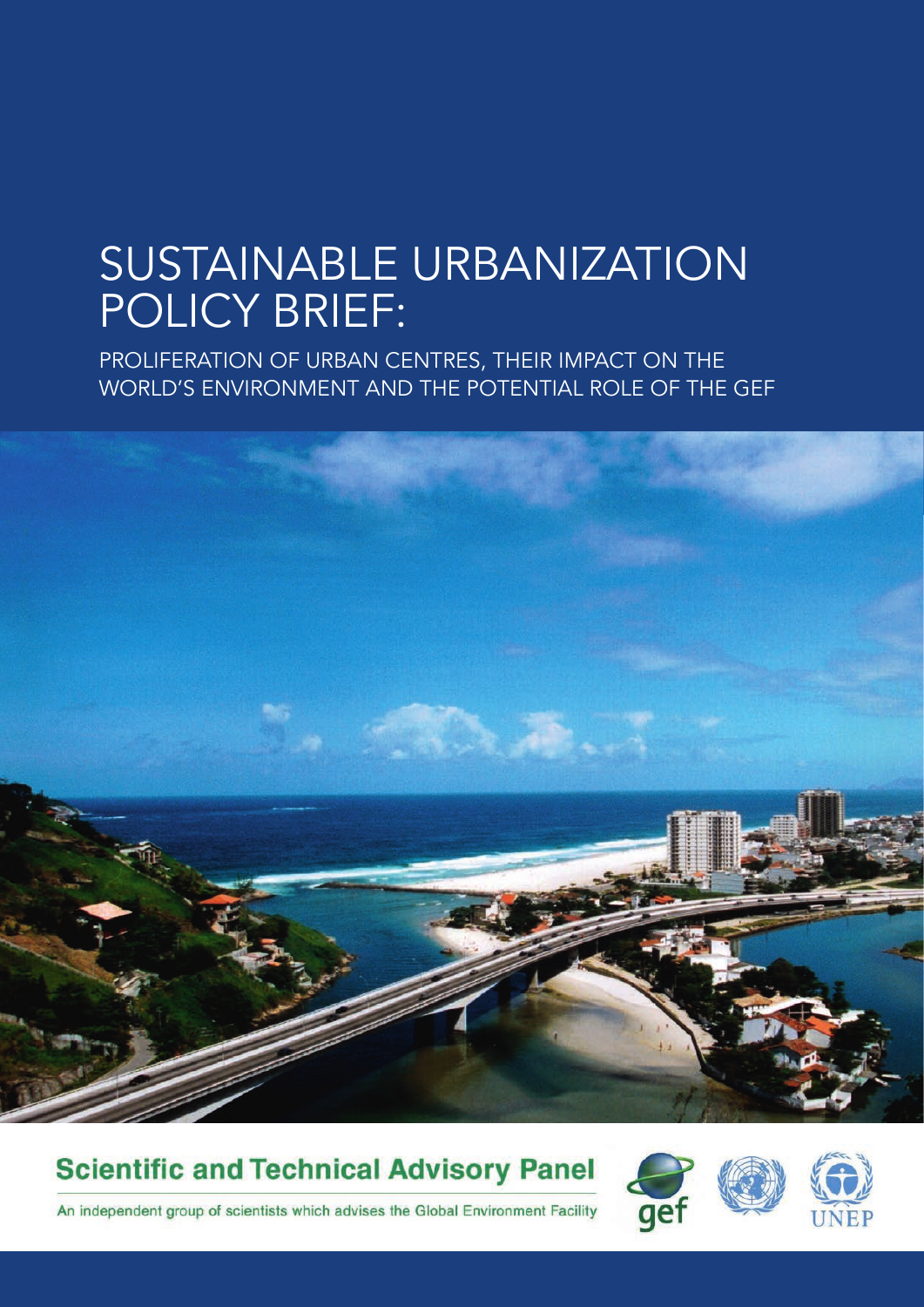## SUSTAINABLE URBANIZATION POLICY BRIEF:

#### PROLIFERATION OF URBAN CENTRES, ThEIR ImPACT ON ThE WORLD'S ENVIRONMENT AND THE POTENTIAL ROLE OF THE GEF

The world is in the midst of a massive, unprecedented shift in population distribution towards urban centers. The United Nations Population Fund (UNFPA) reports that in 2008, for the first time there were more people living in cities than in the countryside<sup>1</sup>. Moreover, by 2030, it is estimated that five billion people will live in urban centers, with the predominant growth occurring in Africa and Asia. The newly published IPCC Report (Chapter 12) on Human Settlements, Infrastructure and Spatial Planning<sup>2</sup> states that expansion of urban areas is on average twice as fast as urban population growth, and that the expected increase in urban land cover during the first three decades of the 21<sup>st</sup> Century will be greater than the cumulative urban expansion in all of human history.

Despite their limited size on the earth's surface, cities exert immense environmental pressure, and have the potential to have an accelerated, disproportionate bearing on the planetary boundaries, as defined by the Stockholm Resilience Centre<sup>3</sup>. Globally, urban centres currently occupy less than 5 % of the world's landmass, consume over two-thirds of the energy, and are responsible for over 70% of CO<sub>2</sub> emissions, according to the C40 (a network of the world's megacities taking action to reduce greenhouse gas emissions)4 . In addition, cities require huge inputs of building materials, fuel, industrial and household chemicals, foodstuffs, water and land, that result in impacts on areas far in excess of their city limits.

However the aforementioned IPCC Report states that the largest opportunities for future urban GHG emissions reduction might be in rapidly urbanizing countries, where infrastructure inertia has not set in, echoing similar thinking on urban opportunities for Biodiversity conservation.<sup>5</sup> However, there is acknowledgement that the required governance, technical, financial and institutional capacity can be limited in such countries. This policy brief considers this, and reports on options for sustainable urbanization (otherwise known as green or smart cities), and the vital role that the Global Environment Facility (GEF) can play in catalyzing results and progressing to this goal.

4 http://c40.org<br>5 Cities and Rio

<sup>1</sup> http://www.unfpa.org/pds/urbanization.htm

<sup>2</sup> IPCCWorking Group III (Mitigation) – Chapter 12 "Human Settlements, Infrastructure and Spatial Planning. http://report.mitigation2014.org/drafts/final-draftpostplenary/ipcc\_wg3\_ar5\_final-draft\_postplenary\_chapter12.pdf

<sup>3</sup> http://www.stockholmresilience.org/21/research/research-programmes/planetary-boundaries.html

<sup>5</sup> Cities and Biodiversity Outlook http://www.cbd.int/en/subnational/partners-and-initiatives/cbo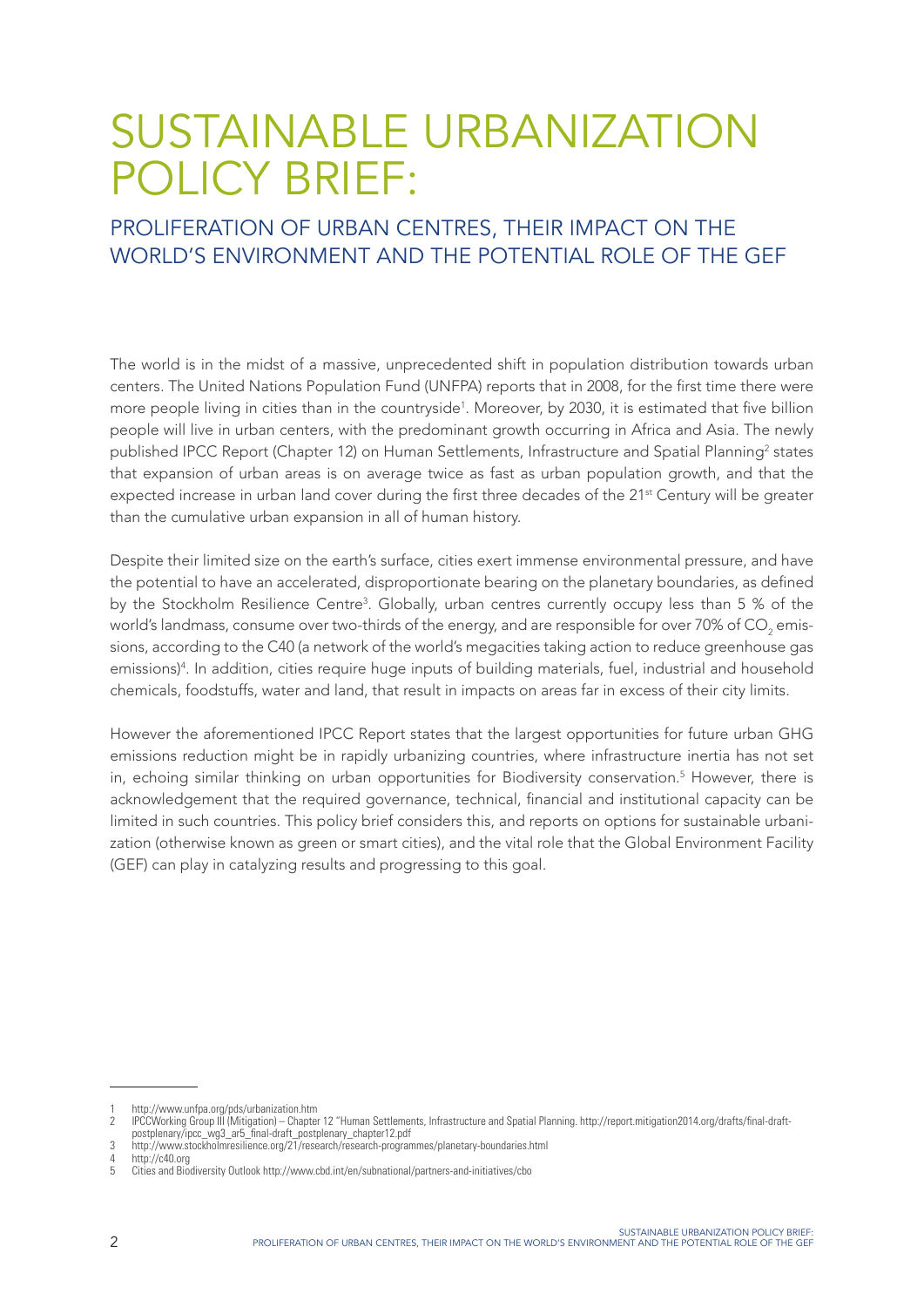### SUMMARY OF IMPLICATIONS AND RECOmmENdATIONS FOR POLICY ANd RESEARCH DESIGN

#### Policy and Management Implications

The trend towards urbanization, and the opportunities for introducing sustainability into the process, are complex technically, sociologically and financially. From a technical standpoint, understanding long term, multidisciplinary impacts of improper or delayed action, requires uncommon knowledge and experience in all of the technical areas germane to cities. Sociologically, people do not, as a general rule, embrace complexity in today's world, nor do they accept being forced to change. Instead, they need an agent to reduce any complexity (or perceived complexity) to simple, acceptable steps. Finally, the financial aspect to sustainable urbanization is exceedingly complicated. What financial instruments and strategies render optimal results? What sources of funding should be brought to bear? How do they vary from country to country? Together, these three sources of complexity – the technical, sociological and financial – require a knowledgeable and well-placed agency through which to channel and organize stakeholders and resources to create sustainable cities. Still, the GEF's focal area objectives and its experience over the last five Replenishments offer much that can be aligned to environmental sustainability work in the urban context, without loss of dedication to the GEF's core principles, nor its obligations to Conventions.

In this brief, STAP offers three potential ways forward to pilot GEF work in the urban context, through the Sustainable Cities IAP under GEF-6; namely:

1) Refining the objectives, outcomes and results of the GEF-6 Sustainable Cities Integrated Approach using the latest sustainable urban development approaches

- 2) Applying Sustainable Land Management Approaches to Urban Planning and Development
- 3) Seeking out Ad Hoc Opportunities for injecting sustainable principles and action into the City Life Cycle.

These three opportunities were purposely derived in a tiered approach. The second listed opportunity is the most clear cut and speaks to which project pilot approach might be most suitable in terms of crosscutting potential and building on GEF experience to carry out urban sustainability work; and one would envision selection of appropriate pilot cities within GEF client countries. However, attendant to this, it was recognized that there was a need for a basis for selection criteria, for anchoring research needs and performance criteria for the IAP and its projects, as well as make an initial suggestion on modalities by which activities may be identified to create GEBs in the urban context, even outside of the IAP pilot. Therefore the first opportunity seeks to lay a foundation to set criteria for performance or achievement for the IAP, and help identify elements for baseline setting, required methodologies, and indicators for the Sustainable Cities IAP. This ultimately provides impetus to organizational clarity and specificity regarding sustainable cities, which includes the vetting and application of indicator parameters for evaluating cities systematically and identifying success quantitatively. The last listed opportunity seeks to suggest places in the city life cycle within which the GEF might identify additional opportunities within or outside of the IAP, whether within single focal area or multifocal approaches, that may work towards the overall objectives of urban sustainability. As aforementioned, , there must be appropriate research work to accompany all lines of work, including,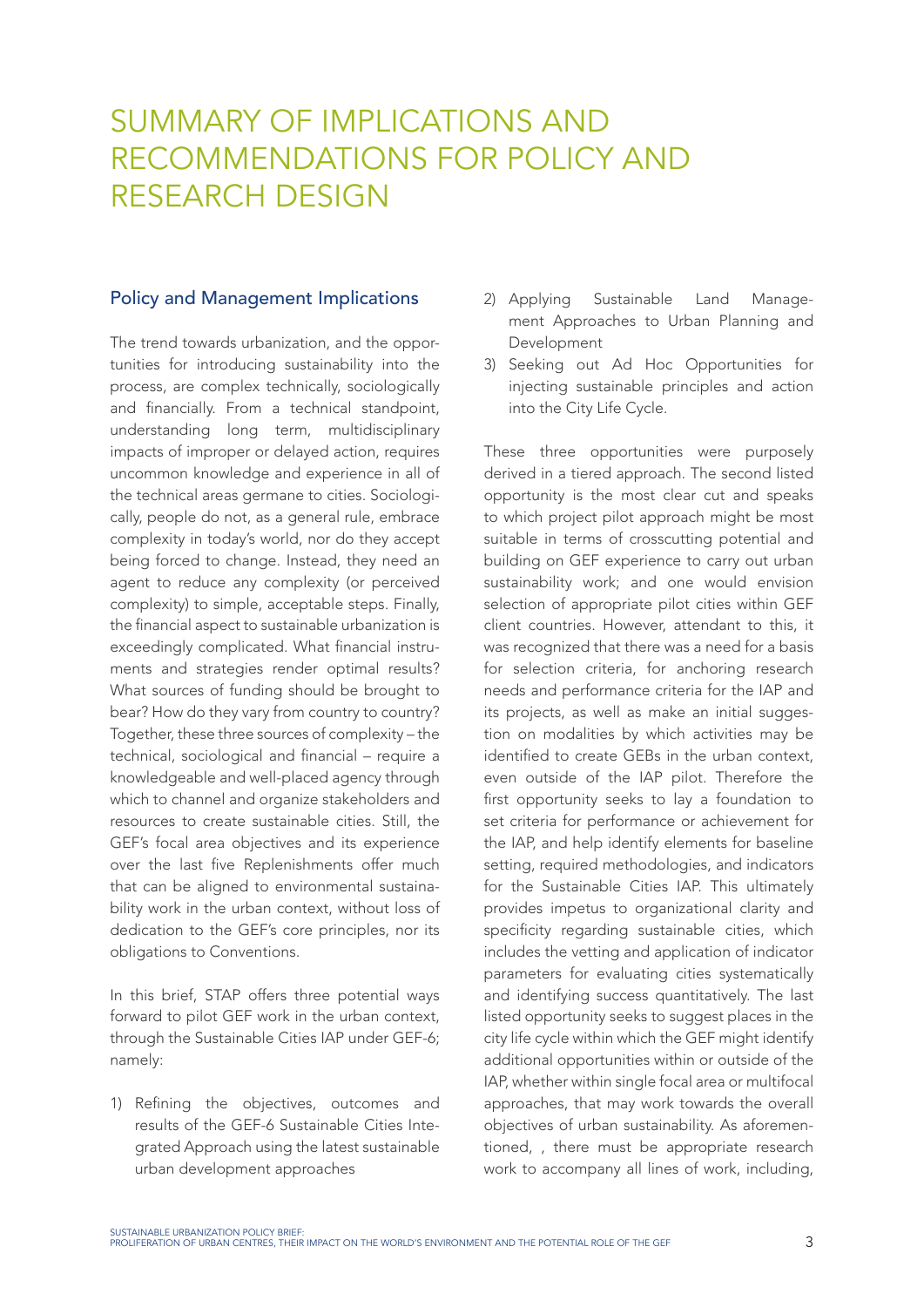Figure 1: each oF the inputs and outputs shown can have one or more indicators associated with it. the challenge is to identiFy what key indicators should be monitored For each city as these may well vary. For example, high levels oF local air pollution (e.g. nox and particulate matter) is a much bigger problem in mumbai, india than in santiago, chile, where water supply, waste treatment and energy systems take **GREATER PRIORITY.** 



*inter alia:* proper baseline assessment; accompanying development and testing of methodologies: indicators to ensure viable GEB delivery and possibility of replication; and enhanced spatio-temporal understanding of development in general in this new area of urban sustainability work.

#### THE CHALLENGE OF SUSTAINABLE **URBANIZATION**

A city is a socio-political construct in a bio-physical landscape as illustrated in Figure 1. To develop "Smart City Policies / Regulations," close consultation with the inhabitants, using simple common language (especially for indicators), is needed from the outset.

Figure 1 emphasizes that sustainable urbanization is by definition multidisciplinary. It encompasses water, energy, food, transportation, land, biodiversity, chemicals, construction, and

climate change (both adaptation and mitigation). As such, its solutions require more than merely the sum of the many pertinent disciplines, but rather the coalescence of these disciplines, with concomitant augmentation of impact. This distinction of interaction between single disciplines and a true integrated multidisciplinary approach is critical for success.

Whilst being traditionally focal area driven, the GEF has experience managing complex systems through its cross-focal work, through integrative approaches like Sustainable Land Management (SLM)6 and Sustainable Forestry Management (SFM)7 , which could be explored further for application to the urban context. Indeed towards the end of GEF-5, the STAP in its role as advisor to the

<sup>6</sup> Elements of a GEF Operational Programme for the Prevention and Control of Desertification and Deforestation through Sustainable Land Management. GEF. 2002. http://www.thegef.org/gef/sites/thegef.org/ files/documents/C.20.8.pdf

<sup>7</sup> Sustainable Forest Management (SFM)/REDD+ http://www.thegef.org/ gef/SFM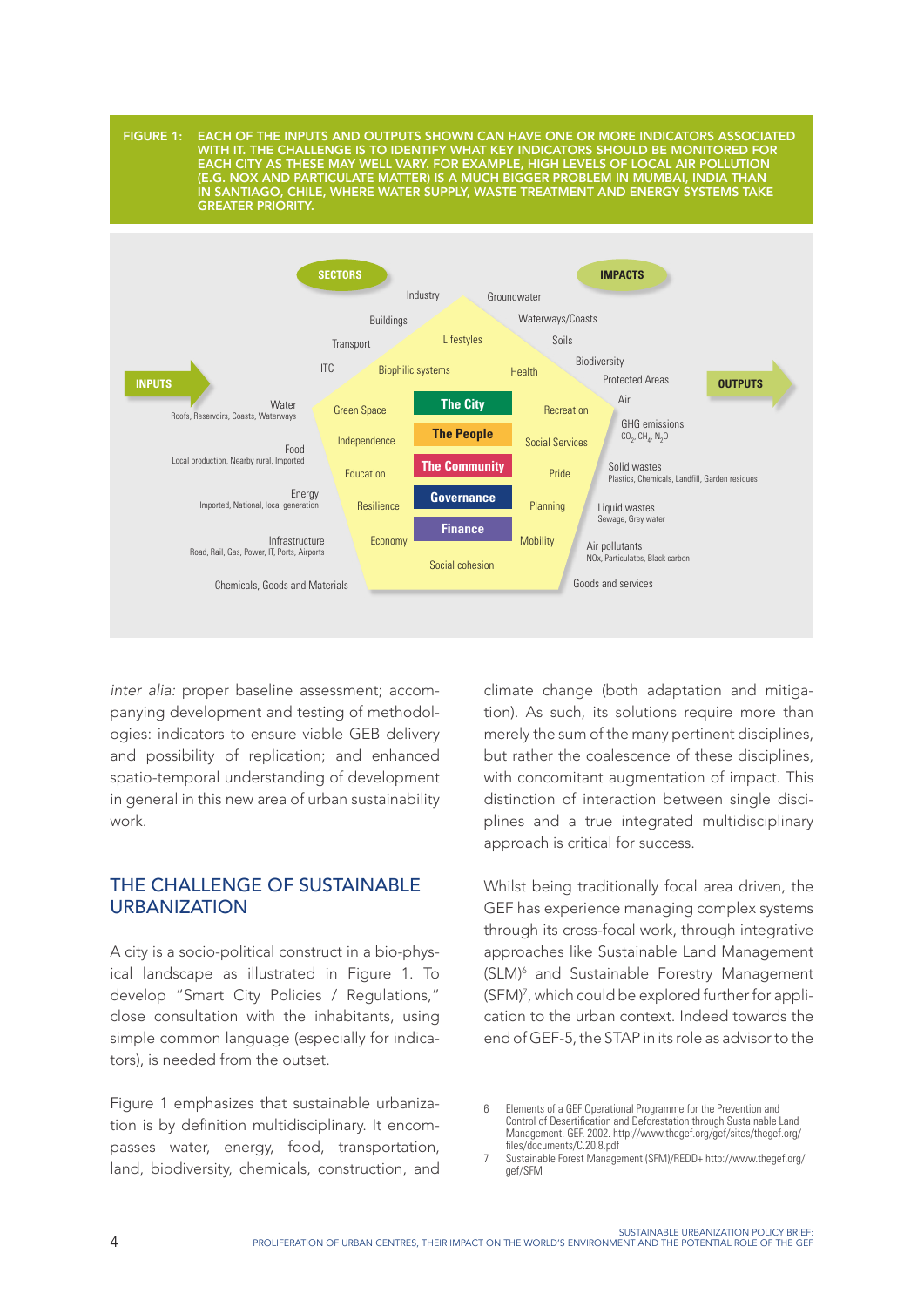

GEF, wrote a strategy paper<sup>8</sup> in which it proposed that significant global environmental benefits (GEBs) may be realized by taking an approach in which multiple focal areas are involved in crosscutting, positively reinforcing ways. Four key, sustainability, crosscutting areas were proposed in the STAP paper, one of which dealt with the idea of the sustainable city. With the conclusion of the GEF-6 Replenishment process, the STAP has upgraded its GEF-5 conceptual crosscutting diagram to reflect the current GEF programming reality<sup>9</sup>, and further thinking by the STAP on thematic areas for GEF-6 (see Figure 2).

#### exaMInIng The evIdenCe baSe: THE GEF AND ITS ROLE IN THE urban ConTexT

One can better understand the relationship between the GEF-6 focal area strategies and sustainable urbanization through even a cursory overview of the GEF-6 focal area strategic objectives, and the new Integrated Approach on Sustainable Cities, exploring the support that GEF work in the urban context can give to the Conventions served by the GEF. The GEF-6 Integrated Approach Programme (IAP): Sustainable Cities – Harnessing Local Action for Global Commons10, notes that *"…Cities can offer effective entry points to counter global environmental degradation, complementing national and global level actions. The Sustainable Cities* 

<sup>8</sup> http://www.thegef.org/gef/sites/thegef.org/files/documents/ GEF.R.6.Inf\_.03\_STAP%20Paper.pdf Enhancing the GEF's Contribution to Sustainable Development

<sup>9</sup> http://www.thegef.org/gef/sites/thegef.org/files/documents/ GEF\_R.6\_20.Rev\_.01,%20%20Programming%20Directions,%20 Final,%20November%2026,%202013.pdf DRAFT GEF-6 PROGRAMMING DIRECTIONS, November 2013

<sup>10</sup> Ibid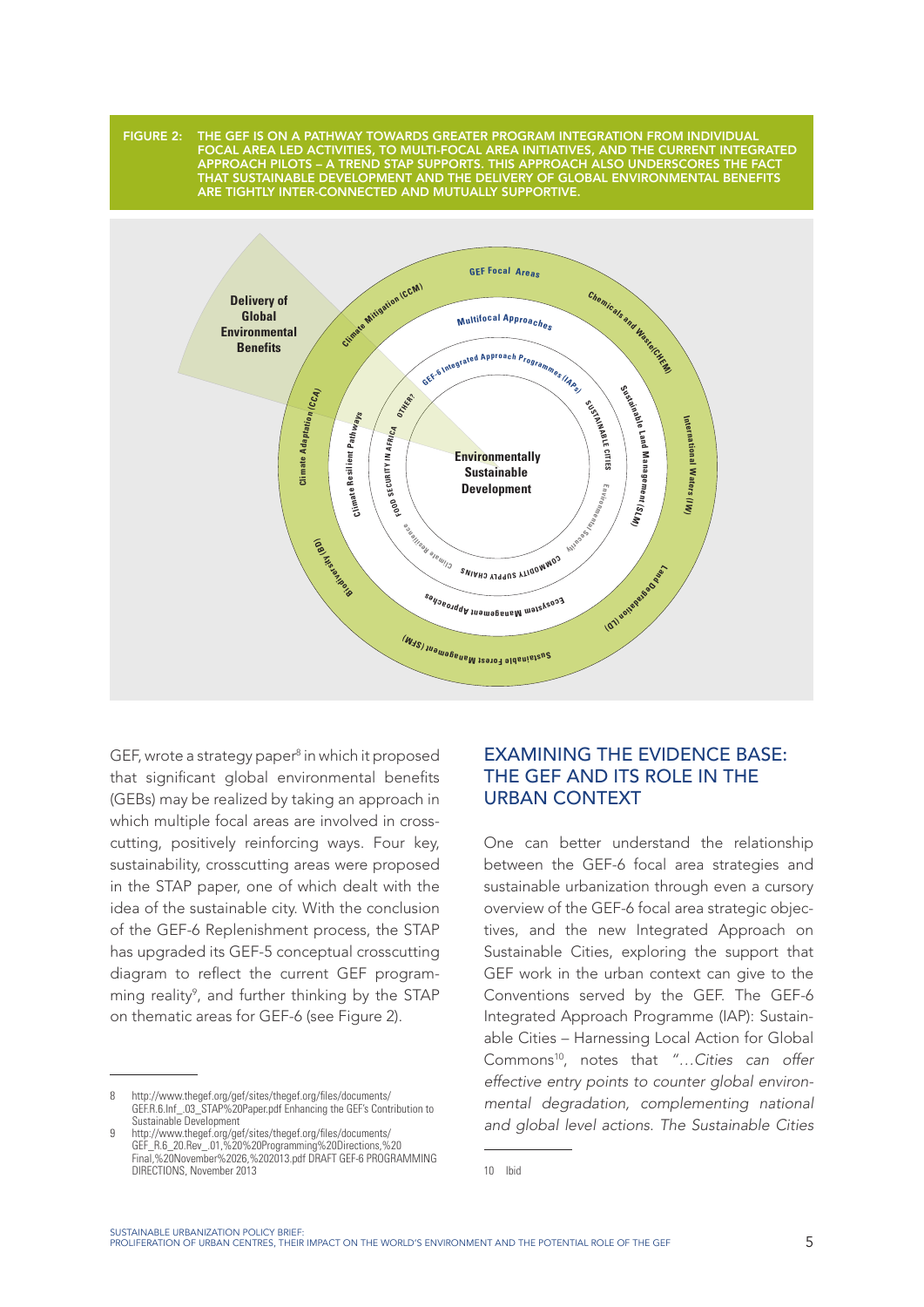#### table 1: overview oF the relevance oF geF-6 Focal area objectives to the urban context\*

| Focal Area/<br>Programmatic<br>Area | Goal                                                                                                                                                                                                                                                                                            | Objectives                                                                                                                                                                                                                                                                                                                                                                                                                                                                                                                                                                                                  | Key Messages to validate Potential Urban applications                                                                                                                                                                                                                                                                                                                                                                                                                                                                                                                                                                                                                                                                                                                                                                                                                   |
|-------------------------------------|-------------------------------------------------------------------------------------------------------------------------------------------------------------------------------------------------------------------------------------------------------------------------------------------------|-------------------------------------------------------------------------------------------------------------------------------------------------------------------------------------------------------------------------------------------------------------------------------------------------------------------------------------------------------------------------------------------------------------------------------------------------------------------------------------------------------------------------------------------------------------------------------------------------------------|-------------------------------------------------------------------------------------------------------------------------------------------------------------------------------------------------------------------------------------------------------------------------------------------------------------------------------------------------------------------------------------------------------------------------------------------------------------------------------------------------------------------------------------------------------------------------------------------------------------------------------------------------------------------------------------------------------------------------------------------------------------------------------------------------------------------------------------------------------------------------|
| Biodiversity                        | Conservation<br>and sustainable<br>use of biodi-<br>versity and the<br>maintenance<br>of ecosystem<br>goods and<br>services.                                                                                                                                                                    | - Improve sustainability of<br>protected area systems;<br>- Reduce threats to biodiversity: in<br>an urban setting opportunities<br>include reducing air pollution and<br>guarding against the introduction<br>of invasive species<br>- Sustainably use biodiversity; and<br>- Mainstream conservation and<br>sustainable use of biodiversity<br>into production landscapes/<br>seascapes and sectors                                                                                                                                                                                                       | - Urban applicability best viewed through the lens of the<br>CBD Cities and Biodiversity Outlook**,<br>Both challenges and opportunities exist. Optimizing<br>urban biodiversity and ecosystem services is critical to<br>natural capital, human health and wellbeing, climate<br>change mitigation and adaptation, food and nutrition<br>security and creating unique opportunities for a resilient<br>and sustainable future.<br>- It is noteworthy that species richness of plants and/or<br>animals in cities bears correlations with population size,<br>age of city, median family income, bringing potential<br>benefits in creating innovative approaches to urban<br>protected areas (eg, peregrine falcons living on tall<br>buildings, small protected areas such as hills, parks etc).                                                                      |
| Chemicals and<br>Waste              | To promote<br>the sound<br>management<br>of chemicals<br>throughout their<br>life-cycle in ways<br>that lead to the<br>minimization<br>of significant<br>adverse effects<br>on human<br>health and<br>the global<br>environment.                                                                | - Create the enabling conditions<br>and environment to manage<br>harmful chemicals and waste<br>- Reduce the prevalence of harmful<br>chemicals and waste<br>Support least developed coun-<br>tries (LDCs) and small island<br>developing states (SIDS) to take<br>action on harmful chemicals and<br>waste                                                                                                                                                                                                                                                                                                 | - This focal area is already oriented to both the urban and<br>rural context.<br>- Critical owing to the potential concentrated use of<br>chemicals in an urban setting<br>- Using chemicals that are recyclable or biodegradable is<br>also more important in sustainable cities.                                                                                                                                                                                                                                                                                                                                                                                                                                                                                                                                                                                      |
| Climate<br>Change<br>Mitigation     | To support<br>developing<br>countries and<br>economies<br>in transition<br>toward a<br>low-carbon<br>development<br>path.                                                                                                                                                                       | - Promote innovation and tech-<br>nology transfer;<br>- Demonstrate systemic impacts of<br>mitigation options; and<br>- Foster enabling conditions to<br>mainstream mitigation concerns                                                                                                                                                                                                                                                                                                                                                                                                                     | - This focal area is already oriented to both the urban and<br>rural context.<br>- Efforts at the city level should be designed to reflect<br>national and city-specific goals, efficiencies in energy<br>and GHG emissions, though without neglecting to<br>continue support of work in the rural context.<br>- There is already extensive GEF experience in urban<br>transport work within this focal area, though only from a<br>CC-mitigation of emissions context.<br>- The 2014 IPCC Working Group III report*** states that<br>Cities likely present the greatest opportunities for GHG<br>reductions.                                                                                                                                                                                                                                                           |
| Climate<br>Change<br>Adaptation     | Reduce vulnera-<br>bility to adverse<br>impacts of<br>climate change,<br>including<br>variability, at<br>local, national,<br>regional, global<br>level.                                                                                                                                         | Promote innovation and tech-<br>nology transfer;<br>- Demonstrate systemic impacts of<br>mitigation options; and<br>- Foster enabling conditions to<br>mainstream mitigation concerns                                                                                                                                                                                                                                                                                                                                                                                                                       | - This area of work is already oriented to both the urban<br>and rural context.<br>- It can capture resilience efforts across the focal areas.                                                                                                                                                                                                                                                                                                                                                                                                                                                                                                                                                                                                                                                                                                                          |
| International<br>Waters             | Promotion<br>of collective<br>management of<br>transboundary<br>water systems<br>and implemen-<br>tation of the full<br>range of policy,<br>legal, and insti-<br>tutional reforms<br>and investments<br>contributing<br>to sustain-<br>able use and<br>maintenance<br>of ecosystem<br>services. | - Catalyzing sustainable manage-<br>ment of transboundary water<br>systems by supporting<br>- Multistate cooperation through<br>foundational capacity building,<br>targeted research and portfolio<br>learning<br>- Catalyzing investments to<br>balance competing water uses in<br>the management of<br>- Transboundary surface and<br>groundwater and enhance multi-<br>state cooperation;<br>- Catalyzing investments to rebuild<br>marine fisheries, restore and<br>protect coastal habitats, reduce<br>pollution of coasts and Large<br>Marine Ecosystems (LMEs) and<br>enhance multistate cooperation | - Cities play a major role in healthy waterways, healthy<br>coasts and groundwater, both with respect to quality and<br>quantity.<br>- Can address contamination of shallow and deep ground-<br>water resources by biological and chemical waste, (alone<br>or in partnership with other focal areas).<br>- City-related over abstraction of aquifers can cause<br>subsidence, lead to saltwater intrusion and the depletion<br>of surface water bodies by reversing recharge and<br>discharge relationships<br>- There is increased chance of transboundary contam-<br>ination via waterways that feed international waters<br>(including groundwater aquifers).<br>- Health and use of waterways for transport in the urban<br>context is an economic activity that impinges on the<br>transboundary contamination issues already in focus<br>within this focal area. |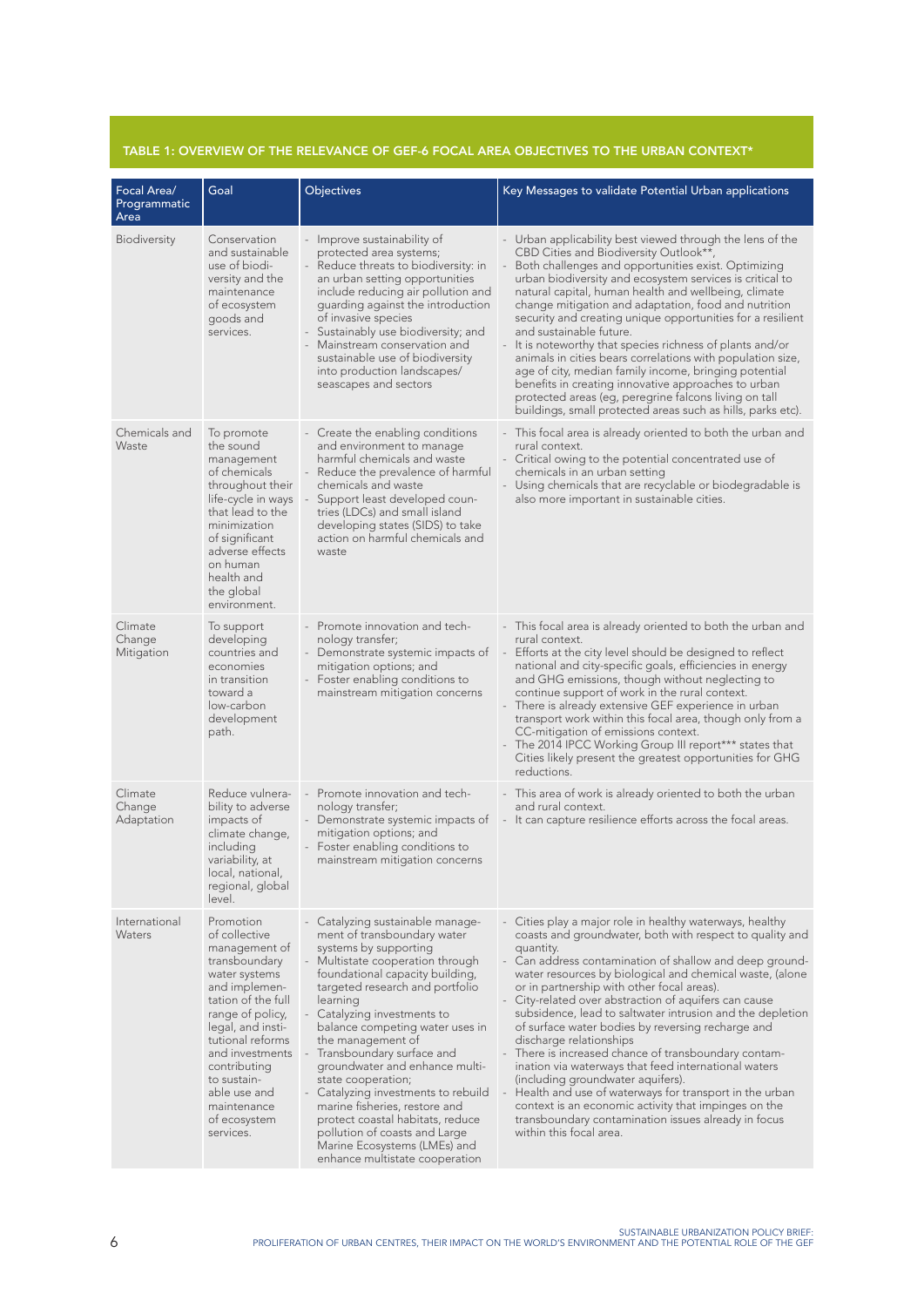#### table 1: continued

| Focal Area/<br>Programmatic<br>Area   | Goal                                                                                                                                                                                                                                                       | Objectives                                                                                                                                                                                                                                                                                                                                                                                                                                                                                                                                                                                                                                                                                                                                   | Key Messages to validate Potential Urban applications                                                                                                                                                                                                                                                                                                                                                                                                                                                                                                                                                                                                                                                                                                                                                                                                                                                                                                                                                                                                                                                                                                                                                      |
|---------------------------------------|------------------------------------------------------------------------------------------------------------------------------------------------------------------------------------------------------------------------------------------------------------|----------------------------------------------------------------------------------------------------------------------------------------------------------------------------------------------------------------------------------------------------------------------------------------------------------------------------------------------------------------------------------------------------------------------------------------------------------------------------------------------------------------------------------------------------------------------------------------------------------------------------------------------------------------------------------------------------------------------------------------------|------------------------------------------------------------------------------------------------------------------------------------------------------------------------------------------------------------------------------------------------------------------------------------------------------------------------------------------------------------------------------------------------------------------------------------------------------------------------------------------------------------------------------------------------------------------------------------------------------------------------------------------------------------------------------------------------------------------------------------------------------------------------------------------------------------------------------------------------------------------------------------------------------------------------------------------------------------------------------------------------------------------------------------------------------------------------------------------------------------------------------------------------------------------------------------------------------------|
| Land<br>Degradation                   | To contribute<br>to arresting and<br>reversing current<br>global trends in<br>land degrada-<br>tion, specifically<br>desertification<br>and deforesta-<br>tion.                                                                                            | - (LD -1) Maintain or improve<br>flows of agro ecosystem services<br>to sustain food security and<br>livelihoods:<br>- (LD -2) Generate sustainable flows<br>of forest ecosystem services,<br>particularly in dry lands<br>$(LD - 3)$ Reduce pressures on<br>natural resources by managing<br>competing land uses in the wider<br>landscape; and<br>- (LD - 4) Maximizing transforma-<br>tional impact through mainte-<br>nance of land resources and<br>ecosystem services to support<br>food security                                                                                                                                                                                                                                      | - Because of anthropogenic development and land<br>cover in the urban setting, land degradation takes on a<br>different emphasis.<br>There are opportunities to offset land degradation (and<br>related loss of ecosystem services) by fostering Periurban<br>agriculture (and increasing urban food security and<br>reducing pressure on rural areas), brown field regenera-<br>tion and soil restoration et. al.<br>There might be an exploration of adapting and applying<br>Sustainable Land Management (SLM) approaches to the<br>developing urban context, to maximize realization of the<br>key objectives of this focal area in the face of develop-<br>ment threats from urban infrastructure and activity as a<br>whole.<br>- One can translate the ideas of SLM with respect to<br>management of nutrients and chemicals, and devise<br>ways to tap efficiently into the concentrated resources<br>of nutrients (e.g., biosolids, food wastes) and returning<br>those nutrients to agricultural land. (eg use of biochar<br>in toilets in urban slums to control odour and water<br>pollution, with simultaneous creation of a beneficial soil<br>amendment, and closure of the nitrogen cycle. |
| Sustain-<br>able Forest<br>Management | To achieve<br>multiple<br>environmental<br>benefits from<br>improved<br>management<br>of all types of<br>forests.                                                                                                                                          | <b>Maintained Forest Resources:</b><br>Reduce the pressures on high<br>conservation value forests<br>by addressing the drivers of<br>deforestation.<br><b>Enhanced Forest Manage-</b><br>ment: Maintain flows of forest<br>ecosystem services and improve<br>resilience to climate change<br>through sustainable forest<br>management.<br>- Restored Forest Ecosystems:<br>Reverse the loss of ecosystem<br>services within degraded forest<br>landscapes.<br>- Increased Regional and Global<br>Cooperation: Enhanced<br>regional and global coordi-<br>nation on efforts to maintain<br>forest resources, enhance forest<br>management and restore forest<br>ecosystems through the transfer<br>of international experience and<br>knowhow | - Urbanization can have direct local, and more remote,<br>indirect role in this particular landscape approach.<br>- As in the Biodiversity and Land Degradation focal areas,<br>urban biodiversity and ecosystem services benefit from<br>conservation of urban green spaces; but there can also<br>be periurban and rural impacts of city-related infra-<br>structure on forests, such as power transmission lines,<br>hydroelectric dams, and building materials.                                                                                                                                                                                                                                                                                                                                                                                                                                                                                                                                                                                                                                                                                                                                        |
| Ozone<br>Depletion****                | To protect<br>human health<br>and the envi-<br>ronment by<br>assisting coun-<br>tries in phasing<br>out consump-<br>tion and<br>production, and<br>in preventing<br>releases, of ODS<br>while enabling<br>consumption of<br>ozone-depleting<br>substances. | - Phase out of ODS according to<br>the schedule of the Montreal<br>Protocol                                                                                                                                                                                                                                                                                                                                                                                                                                                                                                                                                                                                                                                                  | - In an urban setting, ozone depletion assumes high<br>importance because of the volume and variety of ODS<br>used in cities including solvents, paints, refrigerants and<br>lubricants. Since ODS phase out is n early complete, this<br>will not have a great impact in GEF-6.                                                                                                                                                                                                                                                                                                                                                                                                                                                                                                                                                                                                                                                                                                                                                                                                                                                                                                                           |

\* http://www.thegef.org/gef/sites/thegef.org/files/documents/GEF\_R.6\_20.Rev\_.01,%20%20Programming%20Directions,%20Final,%20November%2026,%20 2013.pdf DRAFT GEF-6 PROGRAMMING DIRECTIONS, November 2013

\*\* Cites and Biodiversity Outlook (2012) http://www.cbd.int/en/subnational/partners-and-initiatives/cbo

\*\*\* http://report.mitigation2014.org/drafts/final-draft-postplenary/ipcc\_wg3\_ar5\_final-draft\_postplenary\_chapter12.pdf

\*\*\*\* http://www.thegef.org/gef/sites/thegef.org/files/publication/OzoneDepletion-FS-June2009.pdf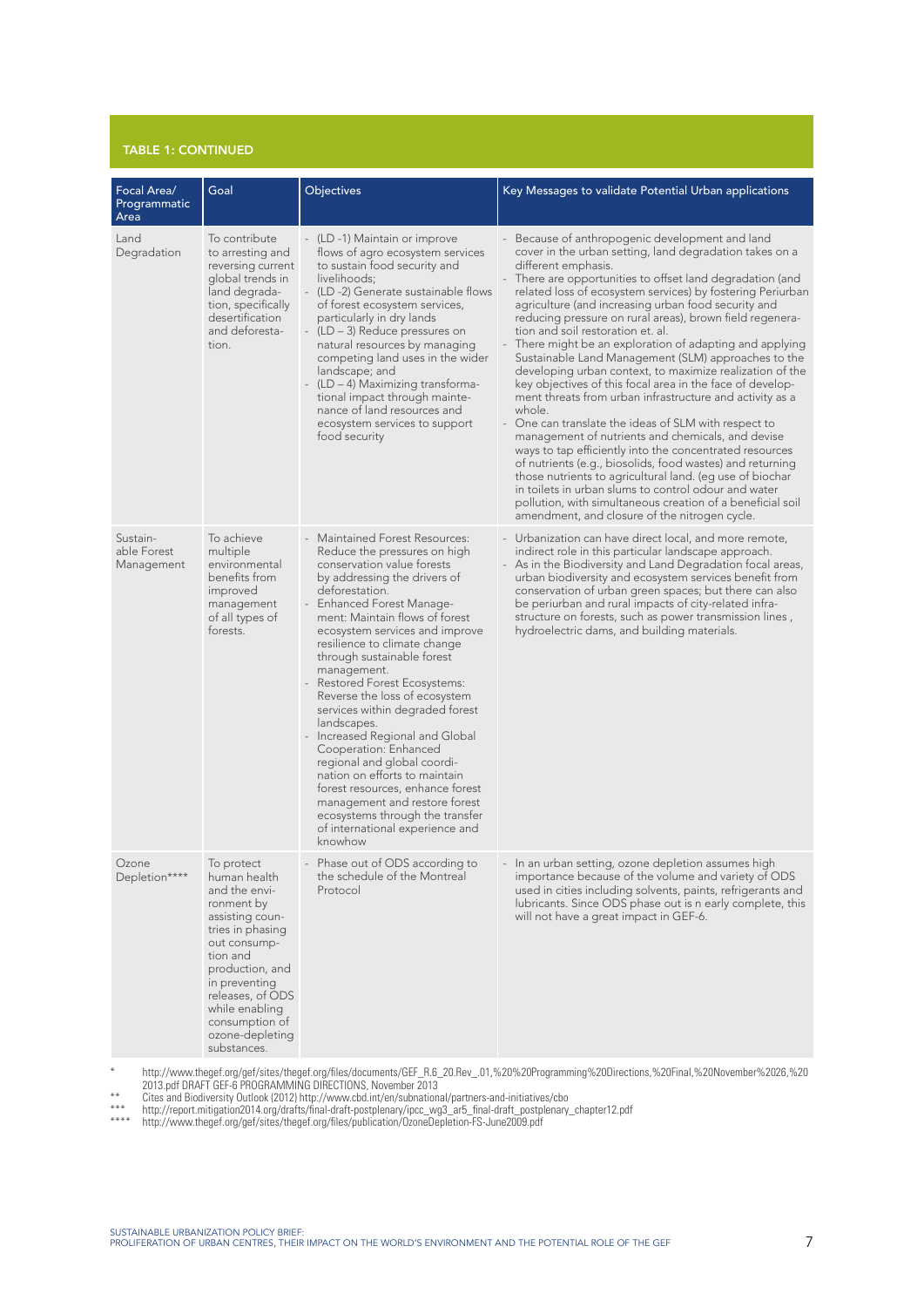Integrated Approach recognizes the significant *roles of cities for sustainable development as well as risks of not acting now, and aims to help cities address the drivers of mega-trends of global environmental degradation in an integrated manner. Building on GEF's on-going urban management projects from various focal areas, this Integrated Approach will strengthen local action while promoting coordinated national and regional-global partnerships to jointly address barriers to sustainable urban and territorial development. The Integrated Approach seeks to engage with partners to develop conceptual models of sustainable cities with harmonized performance indicators, including global envi*ronmental benefits. The models will provide *policy and governance support to facilitate integrated urban design, planning (including production sector), and management that leads to sustainable, resilient development and sound ecosystem management, which will help demonstrate a common vision of sustainable cities.*<sup>11</sup>*"*

#### aPPlYIng foCal area obJeCTIveS To The urban ConTexT: opportunities, barriers and Solutions.

Sustainable urban futures vary depending on a wide range of factors including, *inter alia*, historical context, location, size, political climate, demographics, and stage of growth of a city. The first steps toward developing a plan to identify points for sustainable interventions are to explore the following:

- What are the key environmental issues for this city?
- Is there a city strategy /vision already in place – and any associated targets?
- What data is already available and what would need to be collected – how and at what cost?
- How can the environmental benefits (at all scales –local, regional and global) be defined as well as any improvements that can be integrated across specific focal areas?

• What co-benefits (eg. Health or socio-economic benefits etc) might be expected ?

#### **Opportunities**

In this paper, opportunities are viewed in terms of scope and method, i.e., what and how. The scope includes those aspects of sustainable urban development that can be impacted to produce GEBs. The methods are ways in which the GEF may participate based on its structure, mandate and culture.

The opportunities can be categorized as follows:

- 1. Bring systematics to the promotion of sustainable cities
	- a. Create a procedure for taking inventory of sustainable practices and performing a gap analysis of practices
	- b. Propose projects to fill gaps and coordinate overlapping practices. Align them with GEF focal areas and programmatic work in the process and urban life cycle analysis
	- c. Characterize representative cities in GEF client countries/regions, with respect to sustainability and stage of growth and development.
- 2. Simplify and translate into manageable steps; sustainability with respect to technical, financial and sociological complexities. Identify consequences of (1) doing nothing; (2) under funding; (3) delaying action; and (4) making inappropriate assignments

Detailing the scope of opportunities must take many things into consideration, such as: (1) differences between existing and new, and large and small cities (particularly important in those areas of the world where urban expansion is occurring most rapidly, such as Africa and Asia); (2) elements that can build on the food-energy-water nexus, inclusive of waste management, architecture, chemical use and management, pollution prevention, energy efficiency, infrastructure, transportation and fuel; (3) structural and sociological aspects of governance/institutional capacity; and (4) the technical, sociological

<sup>11</sup> Ibid.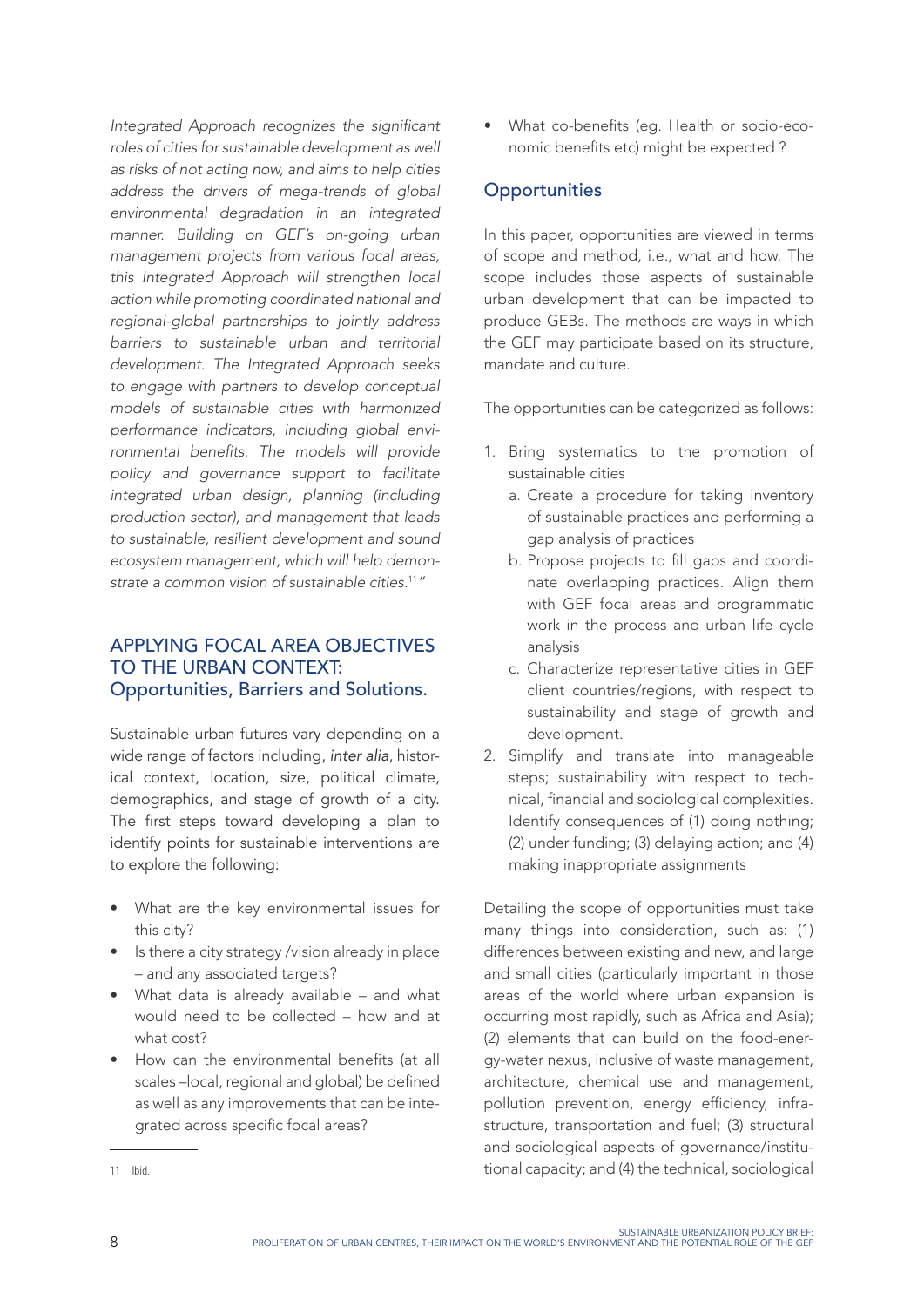and financial sources of complexity inherent in understanding and resolving sustainable urbanization challenges.

#### Barriers & Solutions: Exploration of issues related to Delivery of Global Environment Benefits (GEBs) Related to Sustainable Urban Development

There are two broad categories of issues that could interfere with the GEF's efforts to deliver GEBs for sustainable urban development. One category is external to the GEF and associated with the recipients of GEBs. The second is internal to the GEF and a function of its structure. An example of an external barrier is the inapplicability of developed country standards to developing country contexts, and the general tendency to attempt homogenized urban development. A potential solution would be to develop indicators for the developing country context, taking into account differences in city size, and measurement of ecosystem performance (particularly key where cities are still expanding into undeveloped, natural space). An example of an internal barrier would be the "silo" effect that can get in the way of horizontal collaboration and benefits. This can apply to the GEF, and a solution would be to maximize collaborative effort between focal areas, to enhance GEB generation in a cost-effective manner, and still meet Convention and individual focal area objectives. Piloting within the Sustainable Cities IAP in GEF-6 would permit the GEF partnership to hone work in this area, and also give life to the pledge of synergistic action made at Convention level.

#### IdenTIfICaTIon of PoSSIble eleMenTS for The IMPI FMENTATION OF AN InTegraTed aPProaCh for CITIeS In gef-6

In order to undertake and demonstrate progress in its wide scope of duties as the financial mechanism for the four Conventions in its portfolio, the GEF has historically worked within focal areas.

This approach has yielded significant benefits over the first five replenishment periods.

**Resilience** of cities has also gained traction in the urbanization sphere as an overarching critical element, and given the most recent findings of the Intergovernmental Panel on Climate Change12, the importance of resilience as an essential element to human activities and constructs is growing. This is especially the case for cities. The majority of the population in a city drives up the demand on ecosystem services. The concentration of people in cities accelerates and intensifies land degradation, both directly caused by pollution and heavily paved areas; and indirectly as a result of demand for secure food, water, energy and waste management. There is also a higher demand on chemicals in cities, including cleaners, pesticides, paints, fuels, and solvents. Further, as Seto et al point  $(2011)^{13}$  out, many cities are located close to the coast or ecologically protected areas, which results in markedly higher pressure on both focal areas.

Cities, therefore, are ideal laboratories for identifying and enhancing coordinated action to promote resilience of human development and environmental protection efforts such as those invested in by the GEF.

In its GEF-6 Programming document, the GEF identifies areas in which it might work in sustainable cities. These can be placed into two broader categories:

- Institutional Capacity/Governance
- Urban Resource Efficiency and Decoupling Natural Resource Use from human Economic Activity and Growth, including, *inter alia*
	- **Energy**
	- Sustainable water use and management
	- Food security
	- Waste management
	- Periurban agriculture

<sup>12</sup> http://articles.latimes.com/2013/nov/11/local/la-me-climatechange-20131112

<sup>13</sup> Seto K C, Sanchez-Rodriguez R. and Fragkias M (2010) Annual Reviews of Environment and Resources 35: 167-194.

sustainable urbanization policy brief:<br>proliferation of urban centres, their impact on the world's environment and the potential role of the gef **9** sta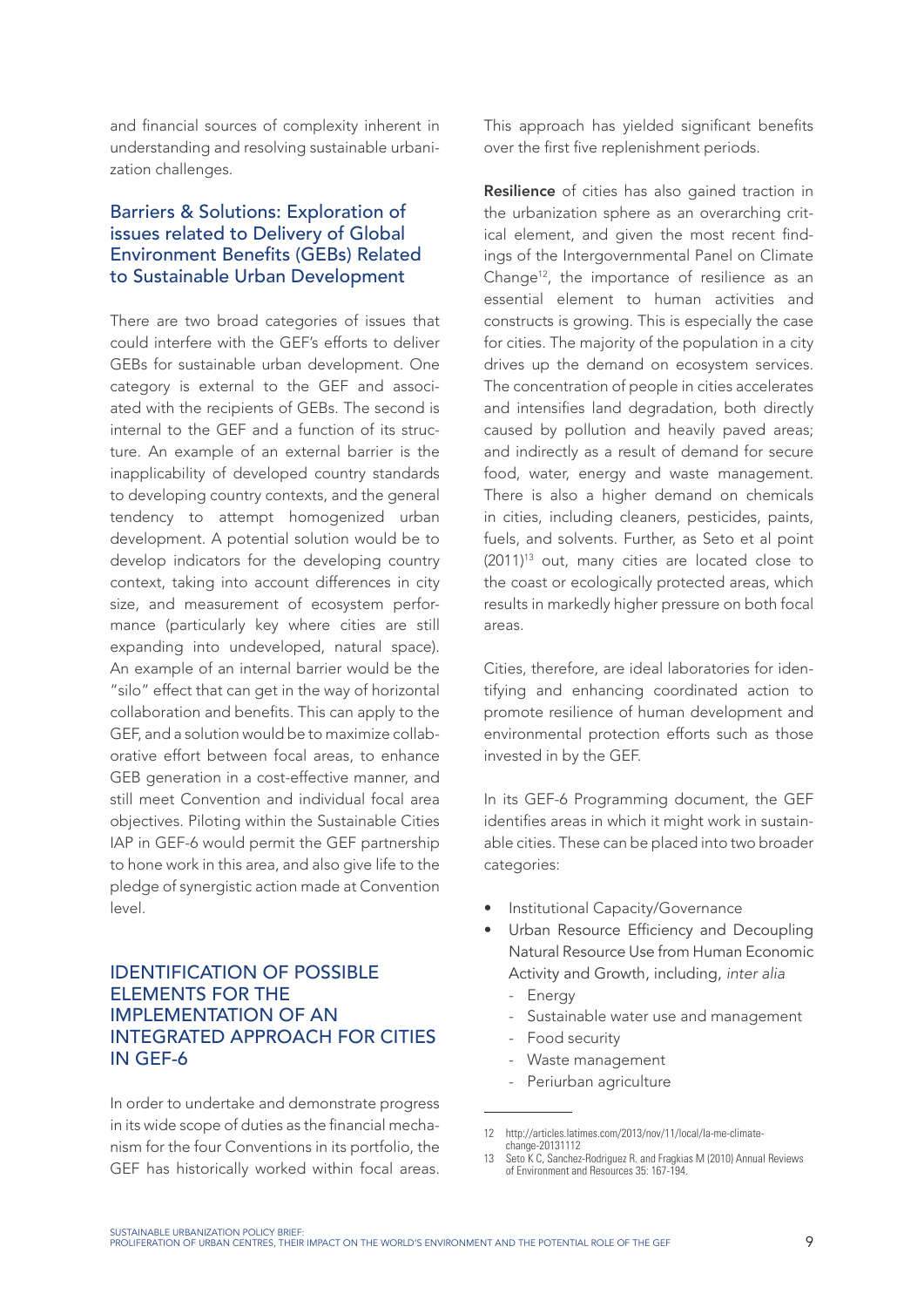The STAP is currently in the process of identifying and exploring specific modalities by which GEF interventions might be made at the project or programme level, using the research literature, mayoral conference discourse, and lessons from the GEF portfolio. It was quickly evident that opportunities had to be derived in a tiered approach, since apart from indentifying potential pilot activities under the Sustainable Cities IAP, there is an attendant need for a basis for selection criteria of pilot cities, and for anchoring research needs and performance criteria for the IAP and its projects. moreover, recognizing the limited resources of the IAP, it was worthwhile making an initial suggestion on modalities by which activities may be identified to create GEBs in the urban context, even outside of the IAP pilot. Finally, there must be appropriate research work to accompany all lines of work, including, *inter alia*, proper baseline assessment, accompanying development and testing of methodologies, indicators to ensure viable GEB delivery and possibility of replication, and enhanced spatio-temporal understanding of development in general in this new area of urban sustainability work.

With this background in mind, some potential examples include the following:-

#### 1) Refining the objectives, outcomes and results of the GEF-6 Sustainable Cities Integrated Approach

This first opportunity seeks to lay a foundation to set criteria for performance or achievement for the IAP, and help identify elements for baseline setting, required methodologies, and indicators for the Sustainable Cities IAP. This ultimately provides impetus to organizational clarity and specificity regarding sustainable cities, which includes the vetting and application of indicator parameters for evaluating cities systematically and identifying success quantitatively. There are several ways to provide added focus to the key expected results and outcomes in the IAPs included in the GEF-6 Programming document. This in turn can help hone the types of activities that the GEF should support to help realize the results and outcomes envisioned. Decision No 1386/2013/EU of the European Parliament and of the Council on a General Union Environment Action Programme to 2020 "Living well, within the limits of our planet" was passed at the end of 201314, and offers a comprehensive set of objectives that can be overlaid onto the GEF-6 vision, providing a further articulation of the objectives GEF-6 Sustainable Cities Integrated Approach, as laid out in Table 4. Also included are those focal areas and actors that might be most aligned with the articulated objectives. Identification of co-benefits, as well as opportunities for leveraging funding and partners, should always be kept in mind e.g., mental and physical health benefits, targeted economic development opportunities, and social stability improvements, et. al. Table 4 effectively cross-references objectives of sustainable cities with the GEF's focal areas, to show that all focal areas are applicable to these objectives.

#### 2) Application of Sustainable Land Management Approach to the Urban Context

when the GEF launched its fourth phase (GEF-4), the GEF Council was presented with an articulation of the elements and benefits of a Sustainable Land Management (SLM) programme, the landscape approach that has since been at the core of the Land Degradation Focal area<sup>15</sup>. The GEBs associated with related activities were cited as: (a) Restoration of stability in ecosystem structure and functions; (b) Reduction in carbon dioxide emission and improved sequestration of carbon; (c) Stabilization of sediment storage and release in water bodies; (d) Reduction in transboundary wind borne movement of dust and other particulates that are harmful to human health and ecosystems and can alter weather patterns.

Although the SLm approach was envisioned as operating in the rural and agricultural

<sup>14</sup> http://www.euissuetracker.com/en/eu-legislation/6272/general-unionenvironment-action-programme-to-2020

<sup>15 &</sup>quot;Elements of a GEF Operational Program for the Prevention and Control of Desertification and Deforestation through Sustainable Land Management" http://www.thegef.org/gef/sites/thegef.org/files/ documents/C.20.8.pdf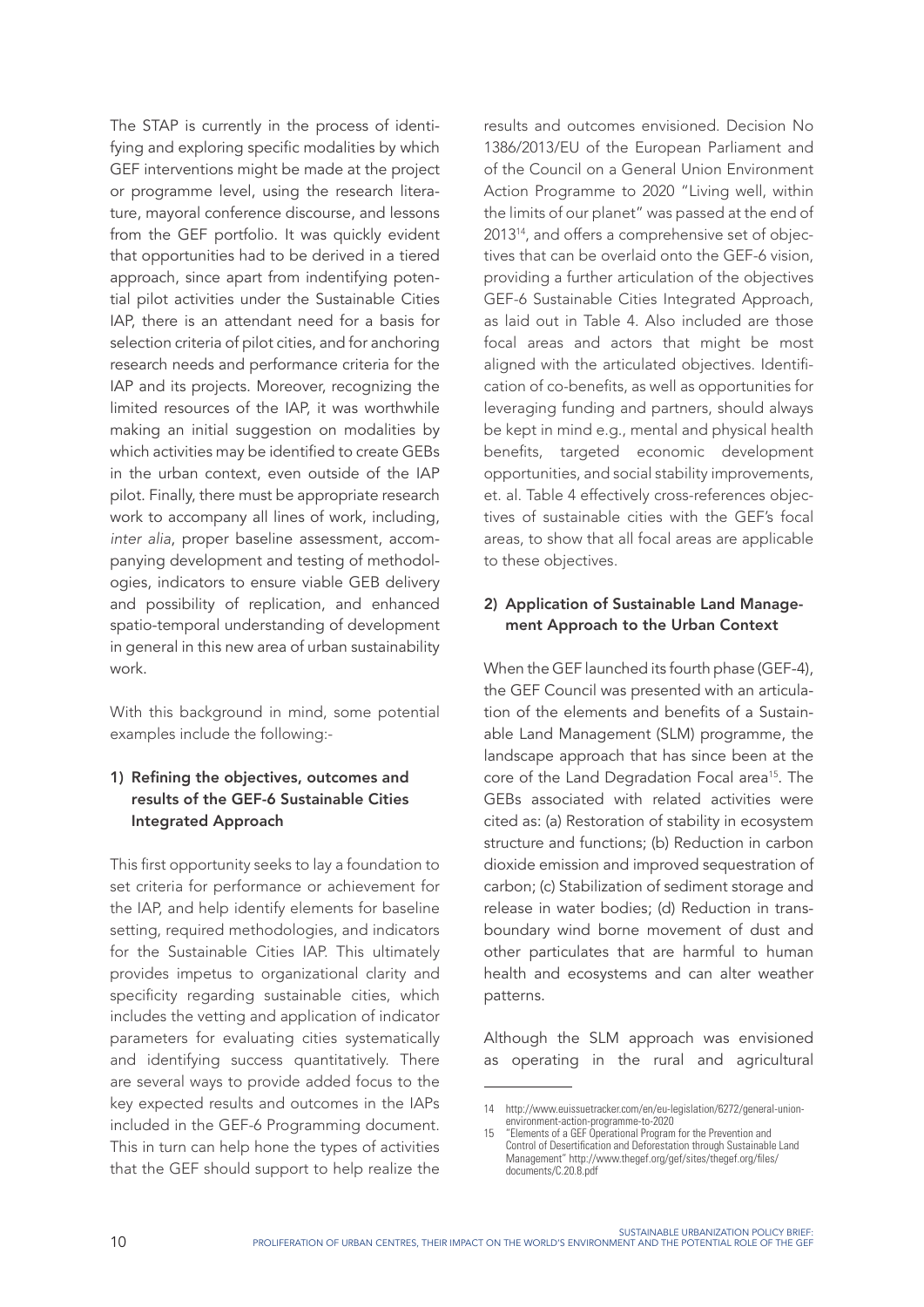#### table 4: a proposed expanded articulation oF the objectives For the geF-6 sustainable cities integrated approach\*

| Articulated Sustainable Cities Objective                                                                                                    | Aligned focal areas and key actors.                                                                                                                                                                                                                                                                              |
|---------------------------------------------------------------------------------------------------------------------------------------------|------------------------------------------------------------------------------------------------------------------------------------------------------------------------------------------------------------------------------------------------------------------------------------------------------------------|
| (a) Protect, conserve and enhance the natural<br>capital in GEF client countries;                                                           | Mainly the Natural Resource Management (NRM) areas: i.e., Biodiversity, Land<br>Degradation, International Waters, SFM primarily. The work of the implementa-<br>tion and execution agencies is key here, along with private sector interests.                                                                   |
| (b) Support the transformation of the GEF client<br>countries into resource-efficient, green and<br>competitive low-carbon economies;       | Climate Change (Mitigation) and Chemicals & waste, with the NRM focal areas<br>contributing. The work of the implementation and execution agencies is key here,<br>working closely with private sector interests, and the consumers of the general<br>public.                                                    |
| (c) Help safequard the GEF client countries' citi-<br>zens from environment-related pressures and<br>risks to health and well-being;        | NRM areas with Climate Change Mitigation and Adaptation primarily. The work of<br>the implementation and execution agencies is key here, working closely with the<br>health sector, private sector interests, and the general public.                                                                            |
| (d) Maximise the benefits of environment legis-<br>lation by improving implementation in GEF<br>client countries;                           | All focal areas and programmes. The work of the implementation and execution<br>agencies is key here, working closely with the government and private sector<br>interests,                                                                                                                                       |
| (e) Improve the knowledge and evidence base<br>for environment policy in the GEF and<br>beyond;                                             | All focal areas bound by a solid science policy and/or knowledge management<br>to capture results. The GEF Secretariat, agencies and the STAP in particular have<br>to cooperate here.                                                                                                                           |
| Help secure investment for environment and<br>(f)<br>climate policy and address environmental<br>externalities**:                           | Relevant to all focal areas. GEF Secretariat and agencies, especially the develop-<br>ment banks who can help governments in developing countries to gain access to<br>the credit which is so vital to the greening of cities.                                                                                   |
| (g) Improve environmental integration and<br>policy coherence;                                                                              | All focal areas and programmes. The work of the implementation and execution<br>agencies is key here, working closely with the government and private sector<br>interests,                                                                                                                                       |
| (h) Enhance the sustainability of the cities in GEF<br>client countries;                                                                    | All focal areas and programmes. The work of the implementation and execution<br>agencies is key here, working closely with the government and private sector<br>interests.                                                                                                                                       |
| Increase the effectiveness of GEF client<br>(i)<br>countries in addressing international environ-<br>mental and climate-related challenges. | Climate Change Mitigation and Adaptation primarily, working closely with the<br>other focal areas as relevant to the particular ecosystem challenge or what have<br>you. The work of the implementation and execution agencies is key here, working<br>closely with the government and private sector interests, |

\* Grounded in the EU 7th Environment Programme objectives http://www.euissuetracker.com/en/eu-legislation/6272/general-union-environment-actionprogramme-to-2020

\*\* Closely linked to this is the Green Economy principle of recognizing, valuing, conserving, and better using Natural Capital. When the true value of natural capital and ecosystems services is derived, then the true cost of externalities associated with development and human economic activities can be elucidated, and the appropriate levels of investment and policy needs for sustainable development realistically articulated. The work of the TEEB (www.teebweb.org) will also be of use here.

environment, the elements are directly aligned with the thinking of urban development needs that have since evolved. There are clear references to the other focal areas, excellent alignment with their objectives and the critical ecosystem services identified for human development. Furthermore, the GEF already has experience applying this landscape approach, with multiple benefits across the Climate and NRm focal areas. Thus, it would be truly innovative if the GEF were to work with urban planners to derive an urban-oriented Sustainable Landscape Management approach, that could ultimately help place a true value on natural

capital and ecosystem services, find development solutions that help preserve the aforementioned, and improve decision-making on urban development by giving sound information on the trade-offs of various courses of action.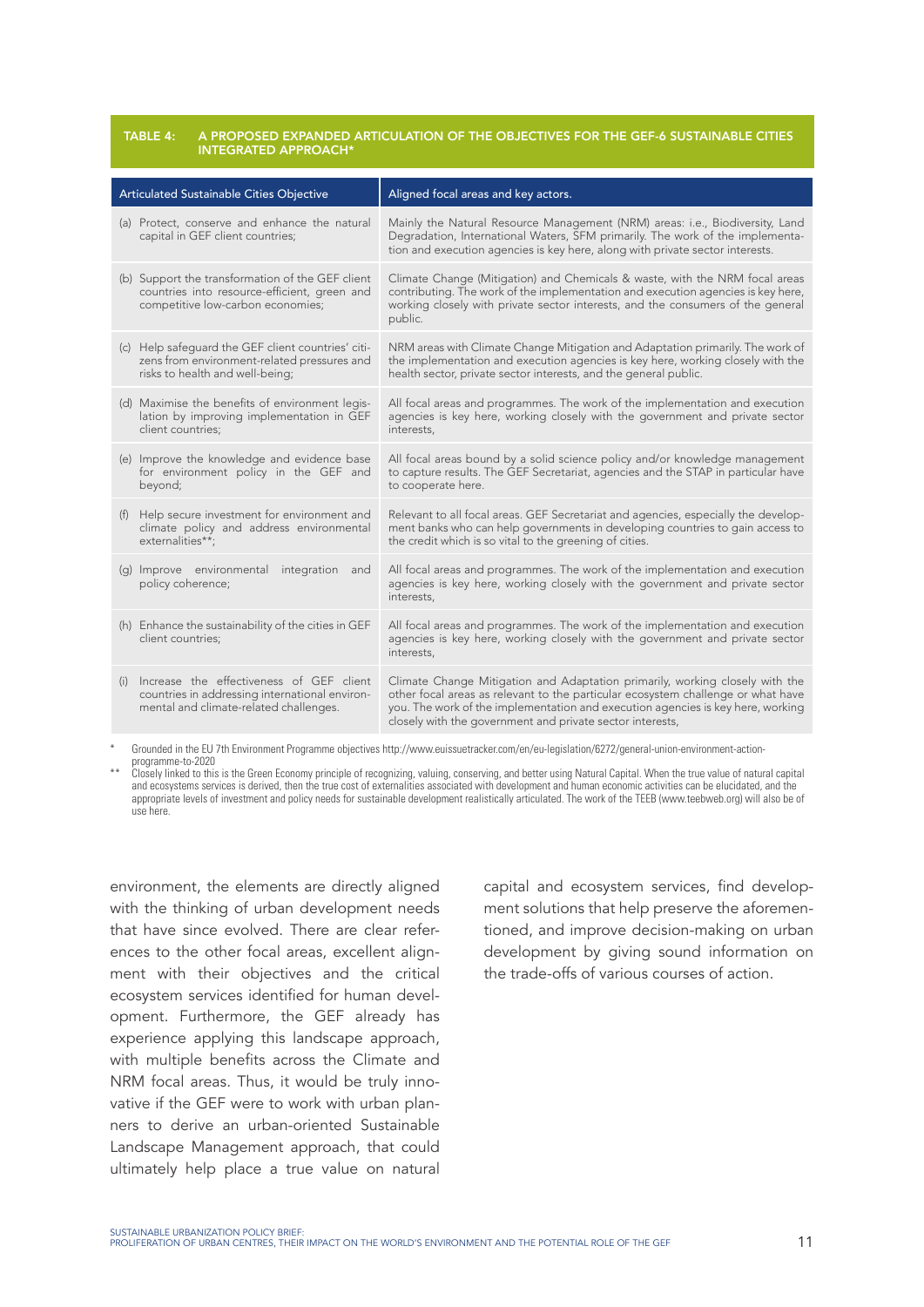#### box 1: pilot study on opportunities and barriers to sustainable urbanization

Irrespective of the particular multifocal area approach taken, a GEF pilot study that uses appropriate indicators of sustainability to identify and systematically measure opportunities for, and barriers to sustainable urbanization, would set the stage for worldwide consideration of the methodology. Any pilot study design should incorporate:

Metrics: How will sustainability be measured? Which



indicator parameters will be used? The GEF could undertake a brief side-by-side comparison of the major options, e.g., European Common Indicators\*, Yale's Environmental Sustainability Index\*\*, and Siemens Green City Index\*\*\*. Ultimately there may be advantages to selecting two reinforcing indices.

**Opportunities:** The objectives of the pilot should be to evaluate options for improving and prioritizing elements for sustainability, similar to ISO 14001 Objectives and Targets, with a net increase in sustainability ranking of the city. The GEF might pair high and low ranking cities, preferably of similar size, population, and if possible, ecological characteristics, climate et.al., creating a mentoring type of arrangement to help the low ranking city establish a path to higher sustainability, including factors relating to increased sustainable management of resources, decrease in environmental footprint and ensuring permanence of the improvements.

Barriers: As the options for sustainability are being evaluated, the barriers will become apparent. It is expected that they will fall into several general categories including governance, irreversibility of systems (especially in established cities), cost, population dynamics, and economy.

Which cities?: There are many options, but the selection of cities should be undertaken in a systematic way. First, the number of cities to be piloted is key. Serial pairing of cities allows for mentoring across a span of characteristics and testing the flexibility of the methodology.

The characteristics of cities chosen will include, inter alia:

- Geography, e.g., coastal, mountainous
- Economy, e.g., industrial, financial
- Continent, e.g., Africa, Asia
- Age, e.g., old, new, infrastructure
- Population, e.g., demographics, size

**Output:** The GEF will produce a detailed methodology, evaluation of each piloted city at the start and end of the study with an analysis of results, a protocol for evaluating progress against the indicator parameters, and recommendations for improving the process and replicating it.



*Source:* http://www.kaushik.net/avinash/lean-analytics-cyclemetrics-hypothesis-experiment-act/

http://www.cityindicators.org/Deliverables/eci\_final\_report\_12-4-2007-1024955.pdf

http://envirocenter.yale.edu/programs/environmental-performance-management/environmental-sustainability-index

<sup>\*\*\*</sup> http://www.siemens.com/entry/cc/en/greencityindex.htm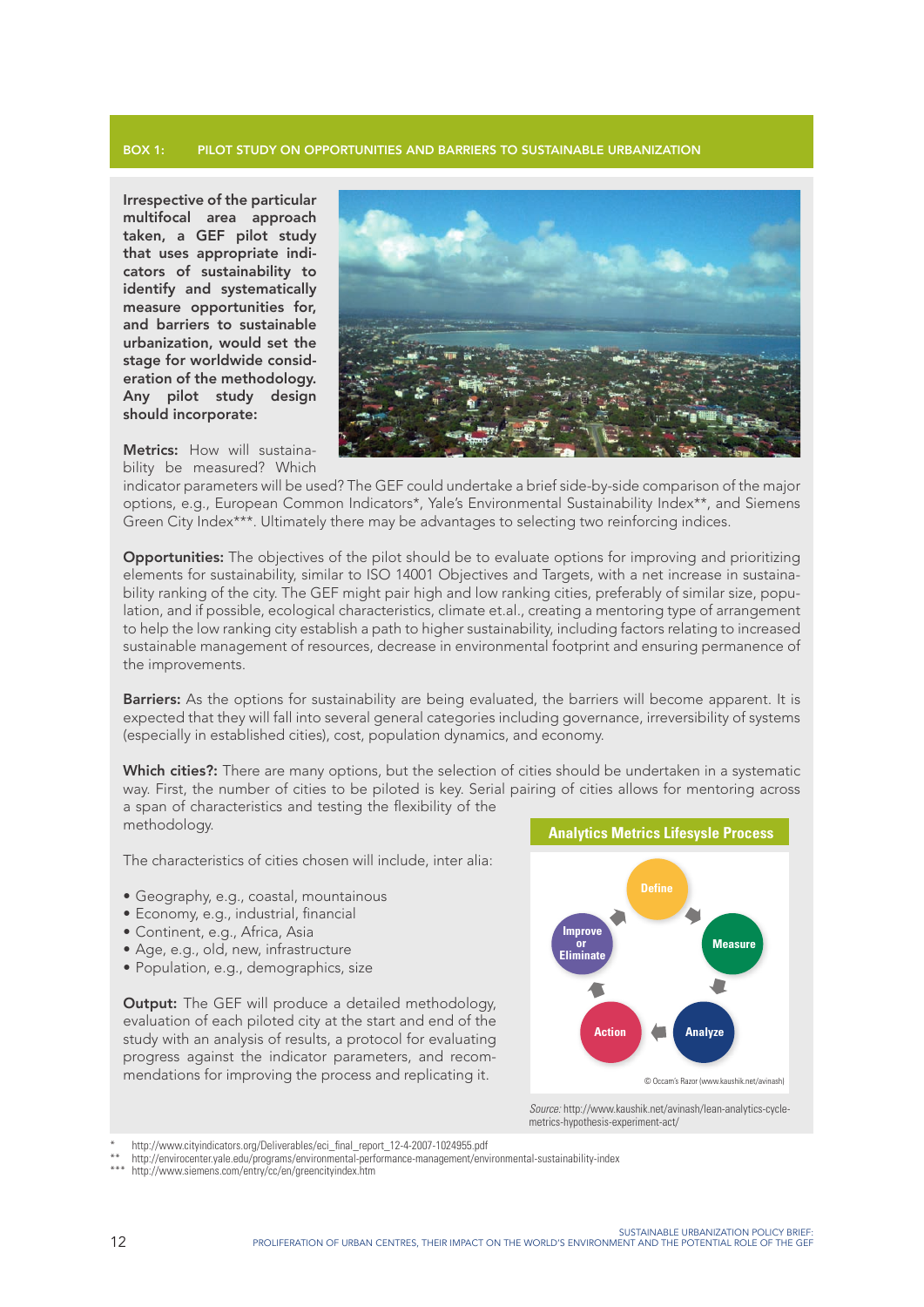The relevance of such can be considered through the opportunities and challenges of maximizing biodiversity and ecosystem service potential in cities, as laid out in the previously cited Cities and Biodiversity Outlook Assessment<sup>16</sup>. This document reminds us that urban biodiversity can exist at the rural fringe all the way to the urban core; and at the landscape and habitat level includes remnants of natural landscapes, agricultural landscapes, and urban-industrial landscapes. It emphasizes, *inter alia*, the importance of maintaining ecosystem functions and services to improve human health and well-being, food and nutrition security, and to mitigate climate change and natural disaster impacts. Further, it expresses that cities offer unique opportunities for learning and education about a resilient and sustainable future, and benefit from having a large potential to generate innovations and governance tools to take the lead in sustainable development. Indeed urban-eco areas are seen as the way of the future, with montreal's Urban Eco territories cited as a current example.

Moreover, apart from possibilities to integrate food production in peri-urban areas (including simple allotments eg in flood-prone areas, to hi-tech vertical gardens); the STAP proposes investigation into the application of SLM to management of nutrients and chemicals, and devising ways to efficiently tap into concentrated, common urban nutrient resources ( eg. biosolids, food wastes et. al.) for return to agricultural land as soil amendments, effectively closing the nutrient cycle, reducing the need for artificial fertilizers and other chemicals.

Thus apart from piloting the juxtaposition of SLM with urban planning, the experience brought to bear in development and application of Cross-cutting indicators in the Land Degradation focal area, can certainly be of benefit in any proposed urban SLM approach.

#### 3) Seeking out Opportunities within the City Life Cycle

Thus far, this brief has raised possible options for delivery of GEBs related to sustainable cities from the focal area perspective. However, one might also go about seeking opportunities for action by systematically using the City Lifecycle perspective as a type of template for identifying areas for GEF intervention. The last listed opportunity seeks to suggest places in the city life cycle within which the GEF might identify additional opportunities, whether within single focal area or multifocal approaches, that may work towards the overall objectives of urban sustainability. The creation and development of a city involves several categories of activities, e.g., governance, construction and energy; and these evolve over the lifetime of cities, and vary by age, location, size and founding purpose of the city. Examining cities by life cycle creates rich opportunities for the GEF to generate GEBs to individual cities tailored to their intrinsic design, and to support shifts in design. Lastly, there are opportunities to design groups of cities into complementary life cycles, an opportunity especially relevant to developing countries where new cities are being founded at a rapid rate.

The concept of city life cycles is not new<sup>17 18</sup>. It offers a way to examine urban diversity and to overlay the mission of sustainable urbanization in a highly systematized way<sup>19</sup>. This would involve looking systematically at sustainability opportunities in areas such as the following to consider potential impacts, and possible preventative action.

- Governance/institutional capacity and the relationship between various levels of government, states or provinces and other cities
- City Planning
- Construction materials and methods

<sup>17</sup> Technology and the Life Cycle of Cities, Elise Brezis and Paul Krugman, http://www.nber.org/papers/w4561.pdf

<sup>18</sup> The Death and Life of Great American Cities – http://www. wikisummaries.org/The\_Death\_and\_Life\_of\_Great\_American\_Cities

<sup>19</sup> http://www.jstor.org/discover/10.2307/2677933?uid=2129&uid=2&uid=7 0&uid=4&sid=21103921135563

<sup>16</sup> Cities and Biodiversity Outlook http://www.cbd.int/en/subnational/ partners-and-initiatives/cbo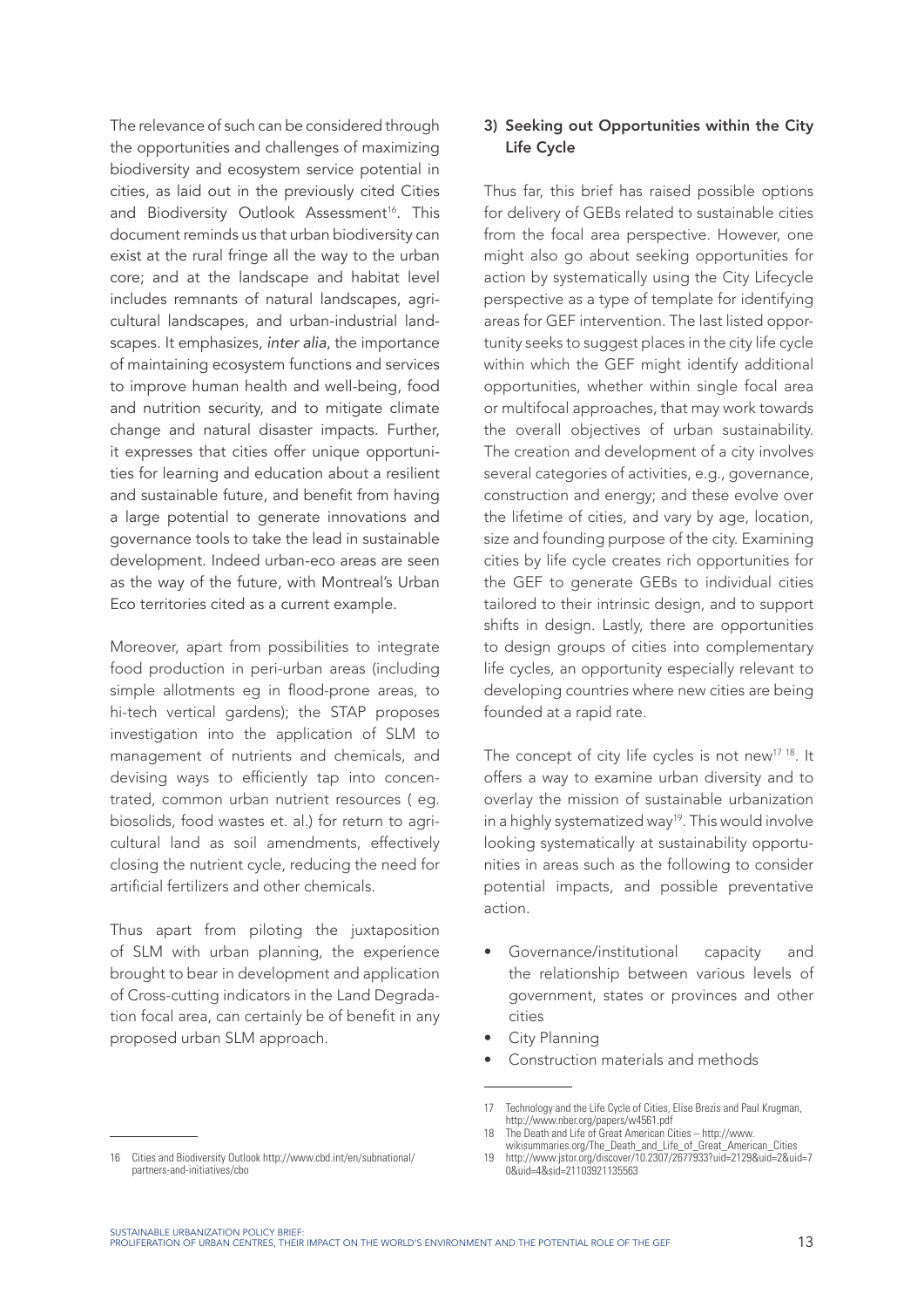- Energy sources, generation and transmission
- Institution and management of water systems
- Institution and management of waste
- Food security
- Sustainable Transportation

Opportunities can be then prioritized for involvement for focal area action within the various life cycle elements.

#### ConCluSIon & fuTure reSearCh **NEEDS**

The Sustainable Cities Integrated Approach holds potential for strategic and impactful GEF intervention, fulfilling focal area objectives, with enhanced delivery of crosscutting benefits. It also holds great potential for innovation, enhanced generation of knowledge, and growth in multi-sectoral partnerships and leveraging of resources. However, there must be proper baseline assessment, and accompanying development and testing of methodologies and indicators to ensure viable GEB delivery and possibility of replication. In this brief, STAP takes a tiered approach to offer three potential ways to enhance the GEF's activity and impact in the urban context in GEF-6; namely through:

- 1) Refining the objectives, outcomes and results of the GEF-6 Sustainable Cities Integrated Approach using the latest sustainable urban development approaches
- 2) Application Sustainable Land Management Approaches to Urban Planning and Development
- 3) Seeking out Ad Hoc Opportunities for injecting sustainable principles and action into the City Ontology/Life Cycle.

Overall, to the extent possible, existing indicator parameters should be incorporated. Several indices have been developed by groups within the private and non-profit sectors: For example, Siemens sponsored research by the Economist Intelligence Unit (EIU) to create a "*Green City Index*" methodology – a study of 120 cities<sup>20</sup> that also includes the company's visions for a future city21. In addition, the Rockefeller Foundation has initiated a project on 100 Resilient Cities<sup>22</sup>, and Yale and Columbia Universities have published Environmental Performance Indicators that are applicable to cities<sup>23</sup>.

<sup>20</sup> http://www.siemens.com/entry/cc/features/greencityindex\_ international/all/en/pdf/gci\_report\_summary.pdf

<sup>21</sup> http://www.siemens.ae/sustainable-cities/sustainable-cities. html?stc=aeccc020018

<sup>22</sup> http://100resilientcities.rockefellerfoundation.org/

<sup>23</sup> http://epi.yale.edu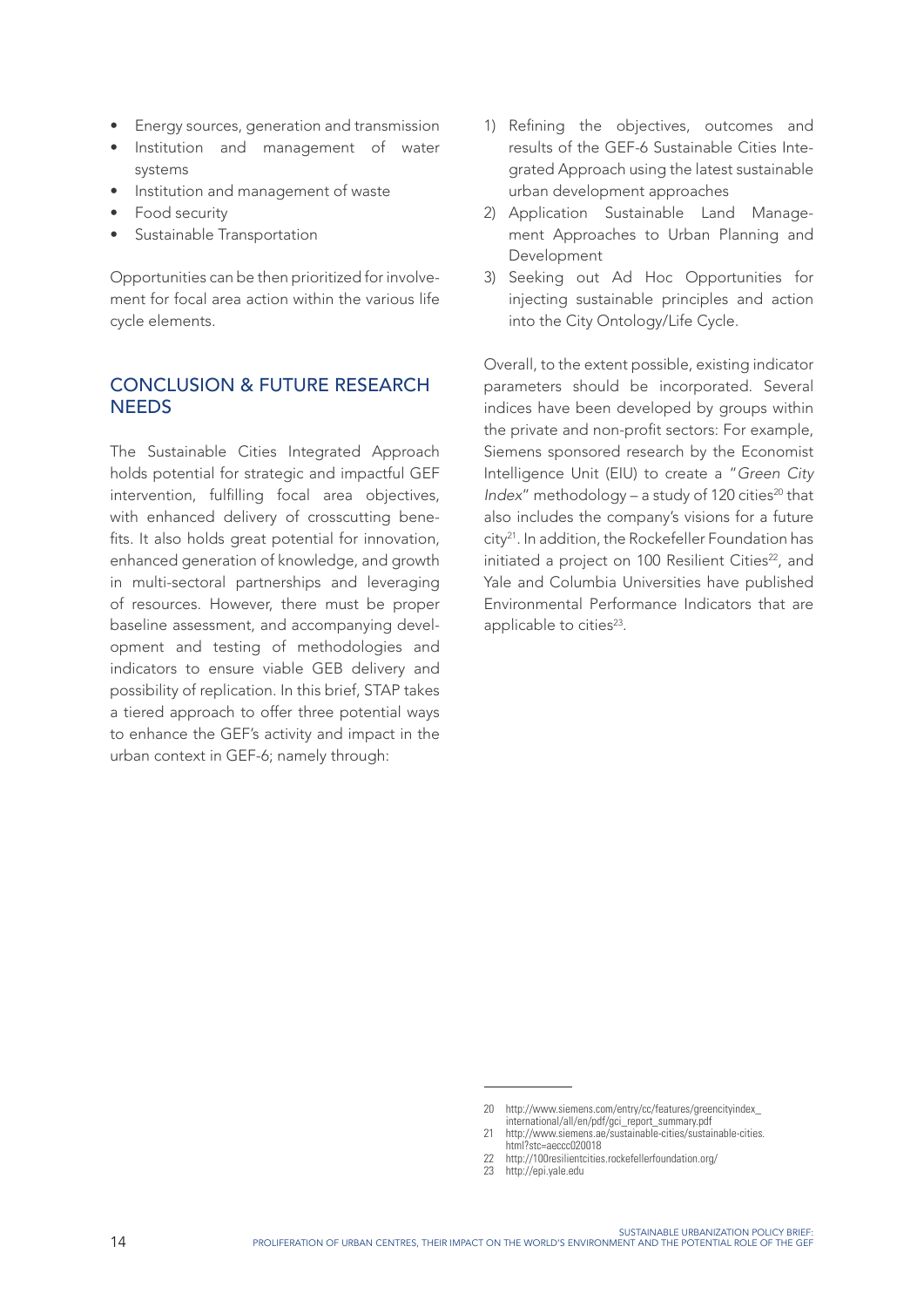Sustainable Urbanization Policy Brief: Proliferation of Urban Centres, their Impact on the World's Environment and the Potential Role of the GEF. Report to the 5th GEF Assembly, México May 2014 Scientific and Technical Advisory Panel

#### **ACKNOWLEDGEMENTS**

Authors: Ken Jennings, Christine Wellington-Moore, Hindrik Bouwman (STAP Panel Member, Chemicals), Ralph Sims (STAP Panel Member, Climate Change).

The authors wish to thank Rosina Bierbaum (STAP Chair), Annette Cowie (STAP Panel Member, Land Degradation), and Viriginia Gorsevski, Thomas Hammond, and Robin Burgess at the STAP Secretariat for their contributions and editorial support on this document.

Design and Layout: Phoenix Design Aid Printing: Graphics Service Bureau Inc. Cover photo: Uncredited.

#### **DISCLAIMER**

The contents of this publication are a cursory exploration of state of the science associated with sustainable urban development, and the potential role of the GEF based on its strategic programme for the Sixth Replenishment of the GEF. Investigation will continue after this dissemination of research findings to date, with a more detailed report being released in the course of GEF-6. The publication was prepared by STAP, and its views and positions are reflected in the document. The STAP accepts responsibility for any errors remaining.

This work is shared under a Creative Commons Attribution-Noncommercial-No Derivative Works License.



#### **CITATION**

STAP (The Scientific and Technical Advisory Panel of the Global Environment Facility). (2014). 'Sustainable Urbanization Policy Brief: Proliferation of Urban Centres, their Impact on the World's Environment and the Potential Role of the GEF. Report to the 5th GEF Assembly, México May 2014'. Global Environment Facility, Washington, DC.

#### abouT The gef

The Global Environment Facility (GEF) is an independent financial organization that helps developing countries fund programs and projects to protect the global environment. The GEF provides grants for projects related to biodiversity, climate change, international waters, land degradation, the ozone layer, chemicals and waste management, and sustainable forest management.

#### abouT STaP

The Scientific and Technical Advisory Panel comprises eight expert advisers supported by a Secretariat, which are together responsible for connecting the Global Environment Facility to the most up to date, authoritative and globally representative science.

#### http://www.stapgef.org